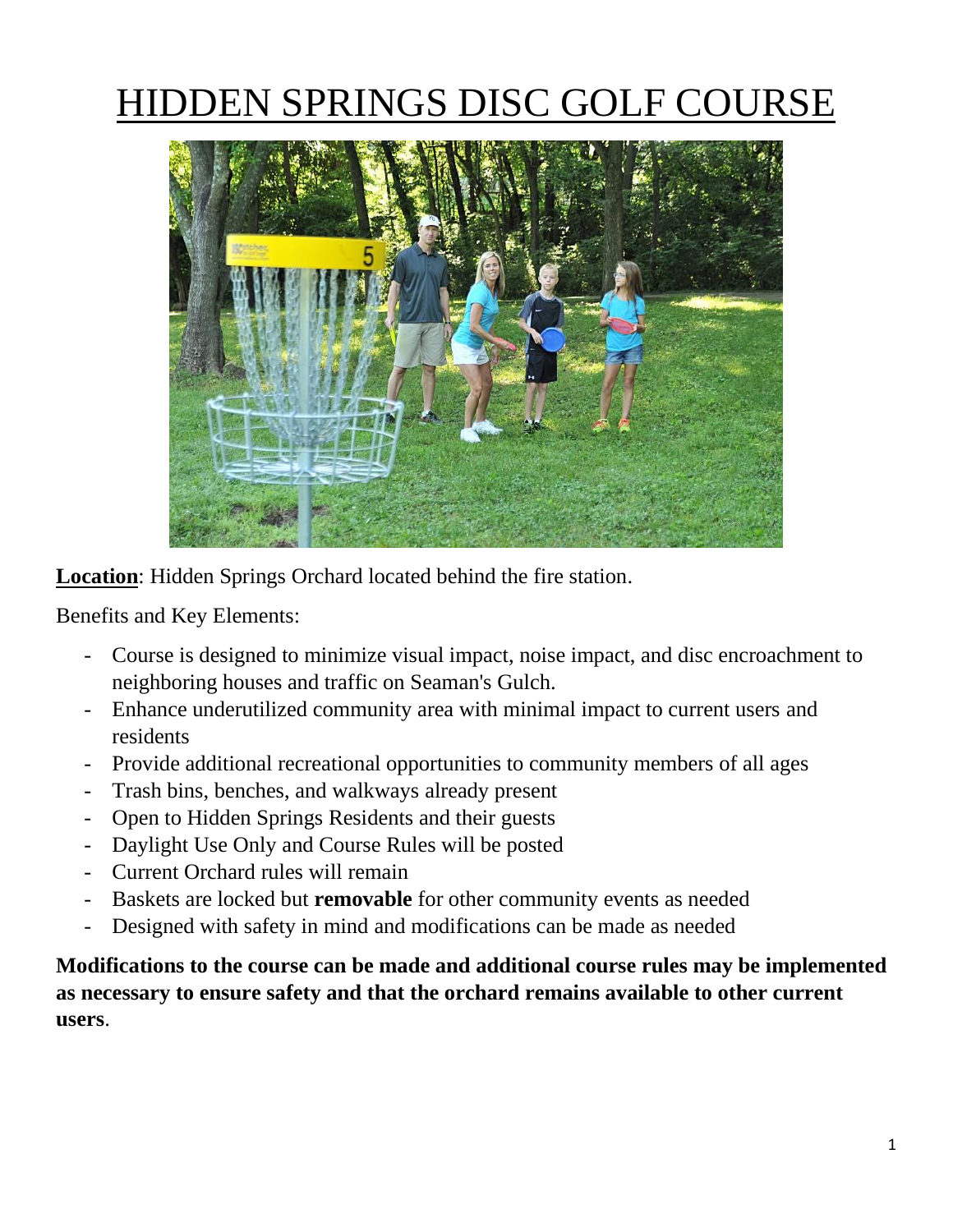#### **Estimated Cost**:

9 baskets Signage & Posts 5 bags Cement Installation **Other Total: ~ \$4,175**

#### **Estimated Cost to Community**:

**Total: \$0.00**

**Sponsors**: neighborhood businesses and residents have already volunteered to sponsor.

Resident Proponents: Kahle Becker and Blake Bybee

#### **Sample Course Map and Rule Sign**

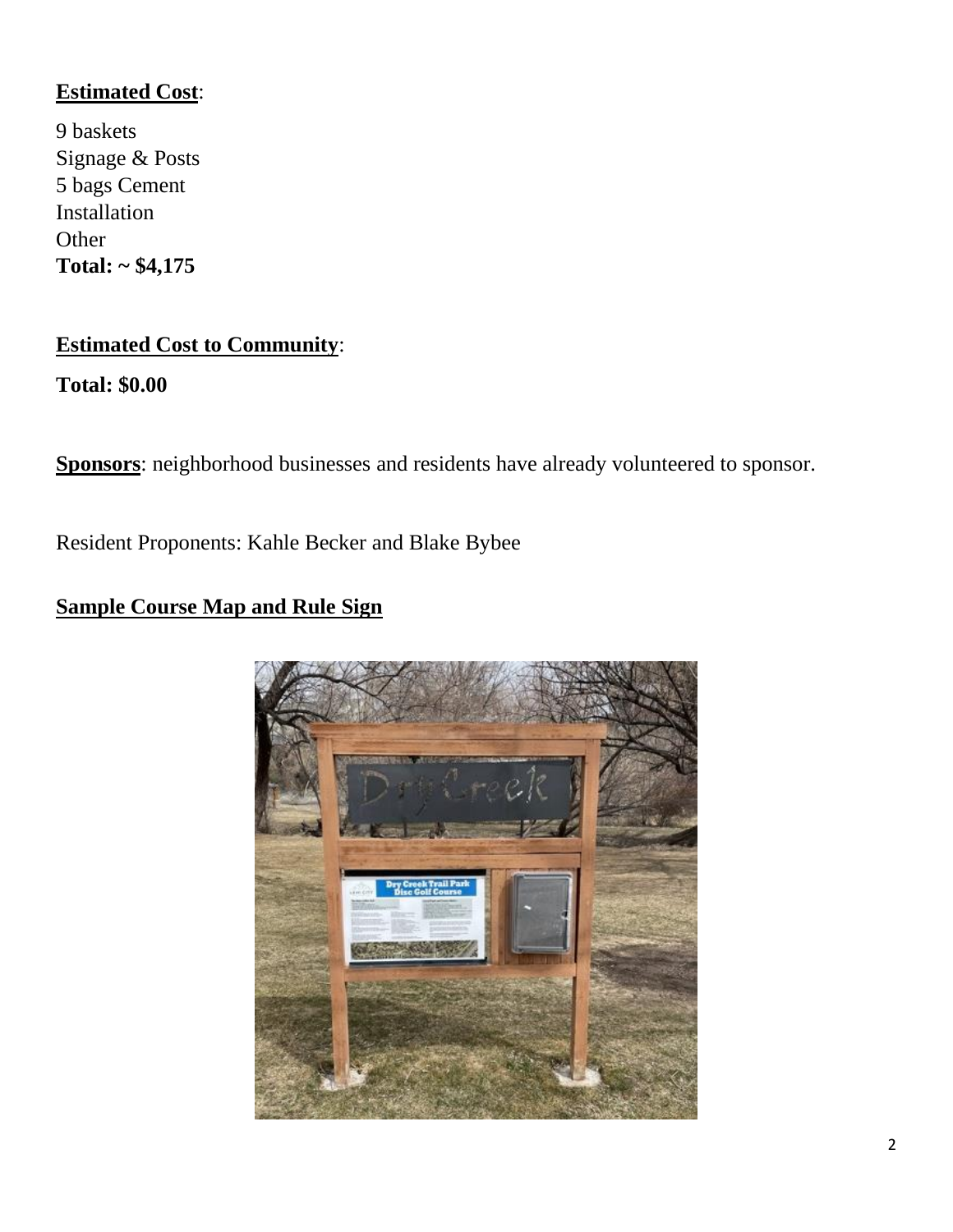## **Proposed Course Map**